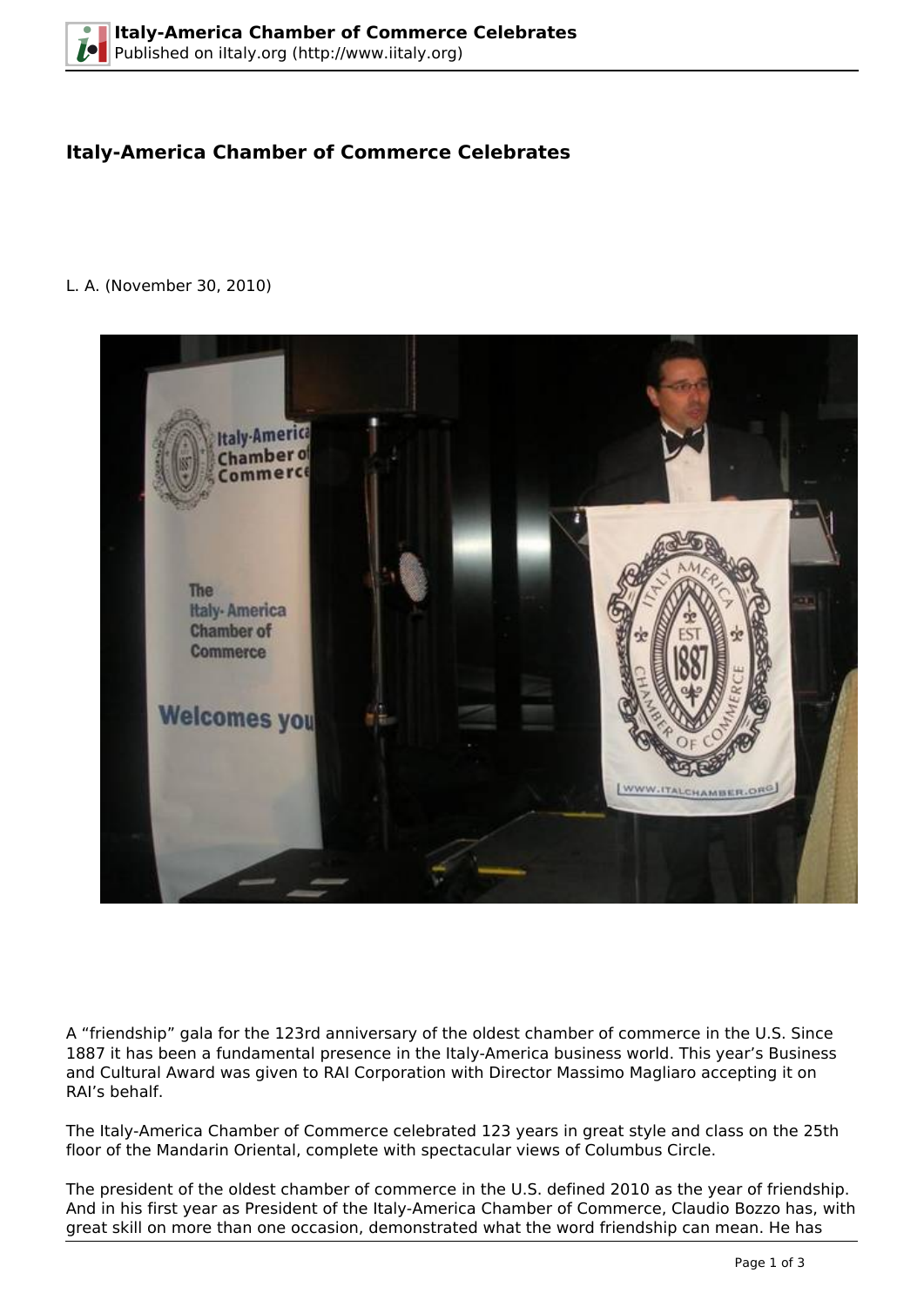

involved the Chamber in new and exciting initiatives, most recently collaborating with ENIT to organize a remarkable event held on "Poetry," one of 11 ships in the modern MSC Cruises fleet.

As occurs every year during the gala, long time members of the chamber were recognized and honored. Awards were presented to Fred Berardo of Central Holiday Tours, as well as lawyers Annalisa Liuzzo of Marco Polo International Study and George Pavia of the firm Pavia & Harcourt.

This year, the prestigious Business and Cultural Award was given to RAI Corporation, which celebrated 50 years of doing business within the U.S. as well as 50 years as a proud member of the Chamber.

President Massimo Magliaro recalled the glorious past of the RAI both in New York and Italy, and illustrated the next steps that his company will take in order to expand and grow. He explained the critical role that state television has played in Italy's cultural and linguistic unification. Specifically, Magliaro recalled the first television programs such as those featuring Maestro Manzo.

A few days before Italy celebrates the 150th anniversary of its unification, we must also acknowledge RAI. RAI Corporation was founded on January 20, 1960 in New York City on Madison Avenue. Today it seeks to reinvent itself to meet the changing needs of its growing viewership and continue its successful and influential 50-year history.

"We are faced with changing times that call for new, innovative television programs, some even in English." The initial 50 years of RAI Corporation focused on one objective: to ensure that Italians retained a connection (perhaps their only link) to their homeland. For the next 50 years, RAI Corporation must be something else: it should appeal to the next generation of Italian viewers who are fully integrated into today's society."

And so the president of RAI Corporation outlined how his company intends to address the next 50 years of public service while continuing to be the voice of "Sistema Italia." "We want to offer television programming in both Italian and English that reflects your interests as well as the larger American society that maintains the intelligence, creativity, tenacity, and genius of the Italian people in its own DNA. We want to create a showcase of Italian excellence."

There were nearly 400 guests present to celebrate the chamber of commerce's anniversary and enjoy impeccable food, wine, and music. The festive atmosphere even inspired several guests to dance.

Consul General Francesco Talò, Director of ICE Aniello Musella, Director of the Italian Cultural Institute Riccardo Viale, and Deputy Director of ENIT Walter Salvitti were all in attendance. Other guests included Vice President of Italy's Chamber of Commerce Giulio Viola, founder of Ilica Vincenzo Marra, leaders of other European chambers of commerce, managers and directors of diverse Italian companies doing business in the U.S., as well as journalists from major Italian publications.

The Italy-America Chamber of Commerce's annual gala is an opportunity for members to come together, many of whom represent the small and medium business sector in the U.S. Their fascinating histories could fill the pages of a very large and compelling book.

The Italy-America Chamber of Commerce is the oldest in the U.S. Founded in 1887, it is a private, non-profit organization that represents the interests of companies that have established commercial trade relations between the U.S. and Italy. It is part of the International Association of Bi-National American Chambers, is affiliated with the United States Chamber of Commerce, and is a member of the European-American Business Council. The Chamber's primarily mission is to establish and support relationships between government agencies and trade associations in the U.S. and Italy. ---

## **About the Italy-America Chamber of Commerce**

Founded in New York in 1887, the Italy-America Chamber of Commerce is a private, not-for-profit, membership organization that represents the interests of companies that have, or that are